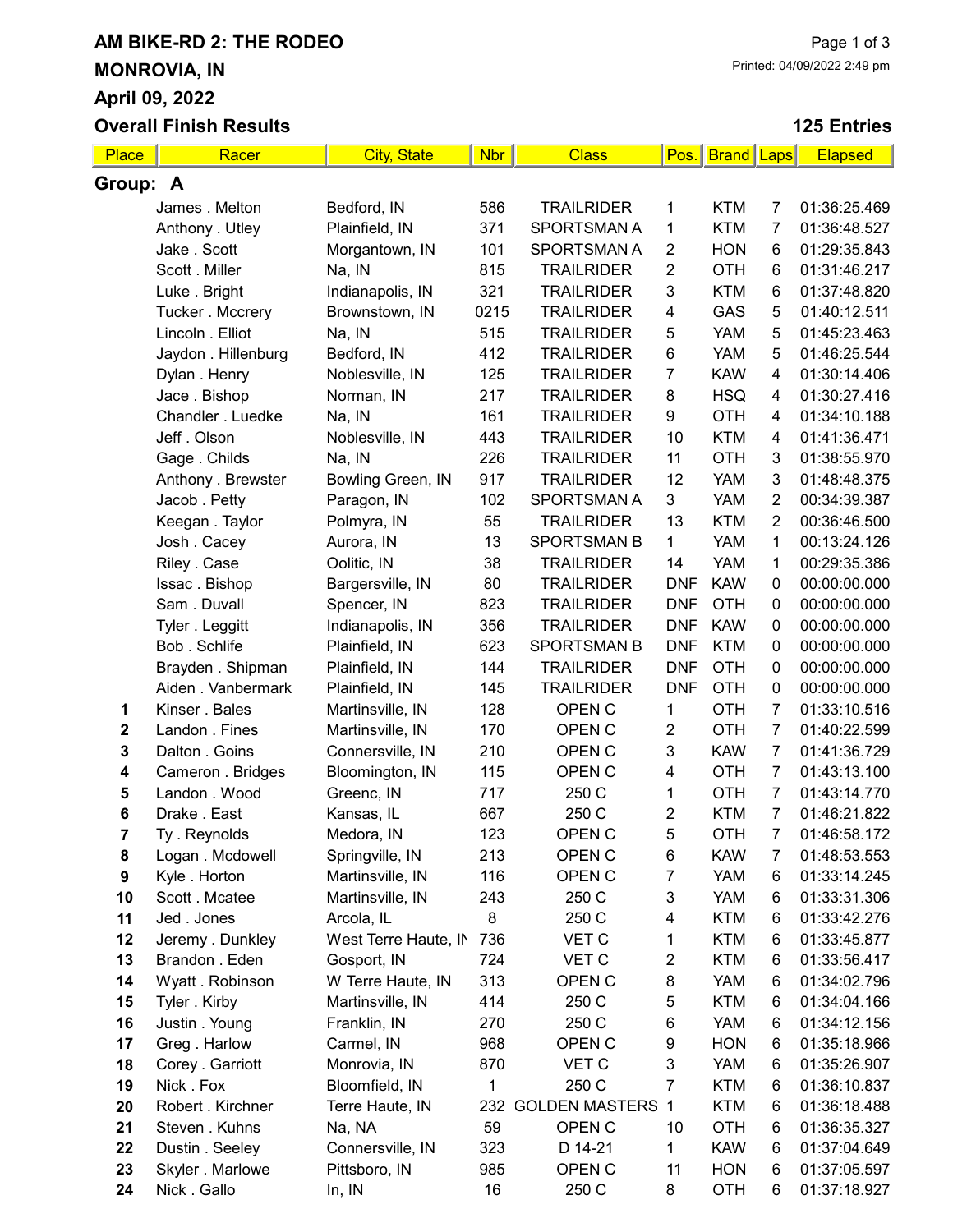# AM BIKE-RD 2: THE RODEO MONROVIA, IN April 09, 2022

Overall Finish Results

### 125 Entries

| Place    | Racer              | <b>City, State</b>   | <b>Nbr</b>     | <b>Class</b>            | Pos.                      | <b>Brand Laps</b> |       | <b>Elapsed</b> |
|----------|--------------------|----------------------|----------------|-------------------------|---------------------------|-------------------|-------|----------------|
| Group: A |                    |                      |                |                         |                           |                   |       |                |
| 25       | Griffin . Pershing | Terre Haute, IN      | 42             | 250 C                   | 9                         | <b>YAM</b>        | 6     | 01:37:23.098   |
| 26       | Isaiah. Todd       | Mooresville, IN      | 228            | 250 C                   | 10                        | <b>HSQ</b>        | 6     | 01:37:24.027   |
| 27       | Joel . Dewitt      | Indiana, IN          | 792            | VET C                   | 4                         | <b>YAM</b>        | 6     | 01:37:39.079   |
| 28       | Saxon . Marlowe    | Pitsboro, IN         | 98             | 250 C                   | 11                        | <b>HON</b>        | 6     | 01:37:56.508   |
| 29       | Cody . Huff        | Bloomington, IN      | 850            | D 14-21                 | $\overline{2}$            | <b>YAM</b>        | 6     | 01:38:49.010   |
| 30       | Gavin . Ferguson   | Nashville, IN        | 34             | D 14-21                 | $\ensuremath{\mathsf{3}}$ | <b>OTH</b>        | 6     | 01:38:50.860   |
| 31       | Trent. Davidson    | Connersville, IN     | 673            | D 14-21                 | 4                         | <b>KTM</b>        | 6     | 01:38:52.550   |
| 32       | Oscar . Alvis      | Mooresville, IN      | 060            | D 14-21                 | 5                         | <b>HSQ</b>        | 6     | 01:39:11.430   |
| 33       | Tyler . Ruffner    | Na, IN               | 32             | 250 C                   | 12                        | <b>OTH</b>        | $\,6$ | 01:41:44.300   |
| 34       | William . Lovell   | West Terre Haute, IN | 745            | VET C                   | 5                         | <b>YAM</b>        | 6     | 01:42:03.861   |
| 35       | Austin . Harden    | Monrovia, IN         | 133            | 250 C                   | 13                        | <b>HON</b>        | 6     | 01:42:14.330   |
| 36       | Chris . Ault       | Medora, IN           | 114            | OPEN C                  | 12                        | <b>KAW</b>        | 6     | 01:42:26.680   |
| 37       | Coen . Marshall    | Trafalgar, IN        | 238            | D 14-21                 | 6                         | <b>KTM</b>        | 6     | 01:42:59.872   |
| 38       | Trenton . Perkins  | Kokomo, IN           | 112            | 250 C                   | 14                        | <b>HON</b>        | 6     | 01:43:28.441   |
| 39       | Donnie . Bell      | Solsberry, IN        | 333            | SENIOR C                | 1                         | <b>OTH</b>        | 6     | 01:43:40.042   |
| 40       | Cory . Fellers     | Mooresville, IN      | 129            | SENIOR C                | $\overline{2}$            | <b>KTM</b>        | 6     | 01:43:52.622   |
| 41       | Travis . Hickman   | Cloverdale, IN       | 94             | D 22+                   | 1                         | <b>YAM</b>        | 6     | 01:44:17.202   |
| 42       | Kanan, Bernhard    | Shumway, IL          | $\overline{7}$ | VET C                   | 6                         | <b>KTM</b>        | 6     | 01:44:32.382   |
| 43       | Dustin . Wood      | Indianapolis, IN     | 421            | VET C                   | $\overline{7}$            | <b>YAM</b>        | 6     | 01:46:06.943   |
| 44       | Jordan . Briner    | Campbillsburg, IN    | 514            | VET C                   | 8                         | <b>YAM</b>        | 6     | 01:46:22.352   |
| 45       | Sam. Everhardt     | Indianapolis, IN     | 215            | 250 C                   | 15                        | <b>OTH</b>        | 6     | 01:47:16.742   |
| 46       | Colton . Rollins   | Bloomfield, IN       | 529            | 250 C                   | 16                        | GAS               | 6     | 01:47:55.733   |
| 47       | Austin . Ridenour  | Kokomo, IN           | 755            | 250 C                   | 17                        | <b>YAM</b>        | 6     | 01:48:59.273   |
| 48       | Ryan. Tucker       | Chesterton, IN       | 466            | 250 C                   | 18                        | <b>KTM</b>        | 6     | 01:51:18.265   |
| 49       | Anthony . Barnes   | Camby, IN            | 427            | OPEN C                  | 13                        | <b>KTM</b>        | 5     | 01:17:47.288   |
| 50       | Steve . Mundy      | Boonville, IN        | 279            | SUPER SR B/C            | 1                         | <b>KAW</b>        | 5     | 01:30:39.225   |
| 51       | Brian . Lackey     | Bedford, IN          | 136            | VET C                   | 9                         | <b>HON</b>        | 5     | 01:31:30.516   |
| 52       | Kevin . Huff       | Na, IN               | 619            | SENIOR C                | 3                         | <b>OTH</b>        | 5     | 01:31:31.696   |
| 53       | Adam. Prysmont     | West Chester, OH     | 609            | <b>GOLDEN MASTERS</b>   | $\overline{2}$            | <b>KTM</b>        | 5     | 01:32:33.737   |
| 54       | Rob. Meyers        | New Whiteland, IN    | 525            | SENIOR C                | 4                         | <b>KTM</b>        | 5     | 01:32:37.116   |
| 55       | Colyn . Moore      | Avon, IN             | 344            | $D$ 22+                 | $\overline{2}$            | <b>YAM</b>        | 5     | 01:33:22.157   |
| 56       | Lex. Twig          | Brookville, IN       | 747            | 250 C                   | 19                        | <b>HSQ</b>        | 5     | 01:33:26.646   |
| 57       | Stanley . Lopossa  | Paragon, IN          | 104            | VET C                   | 10                        | <b>YAM</b>        | 5     | 01:33:58.086   |
| 58       | Jayson . Gilson    | Coloma, MI           | 15             | SENIOR C                | 5                         | <b>KTM</b>        | 5     | 01:34:25.157   |
| 59       | Brian . Buffo      | Avon, IN             | 109            | <b>GOLDEN MASTERS 3</b> |                           | <b>KTM</b>        | 5     | 01:37:06.579   |
| 60       | Dave . Phillips    | Na, IN               | 945            | <b>GOLDEN MASTERS 4</b> |                           | <b>OTH</b>        | 5     | 01:38:37.269   |
| 61       | Jordan. Fee        | Seymore, IN          | 900            | OPEN C                  | 14                        | <b>YAM</b>        | 5     | 01:39:24.928   |
| 62       | Matt. Henry        | Noblesville, IN      | 840            | D 22+                   | 3                         | <b>HON</b>        | 5     | 01:42:23.502   |
| 63       | Derek . Mysliaski  | Indianapolis, IN     | 475            | 250 C                   | 20                        | <b>OTH</b>        | 5     | 01:43:41.941   |
| 64       | Martin . Lantz     | Milford, IN          | 131            | VET C                   | 11                        | <b>KAW</b>        | 5     | 01:44:12.151   |
| 65       | Bryson. Clark      | Terre Haute, IN      | 428            | D 14-21                 | $\overline{7}$            | <b>HON</b>        | 5     | 01:46:22.373   |
| 66       | Matt. Abernathy    | Brownsburg, IN       | 751            | D 14-21                 | 8                         | <b>HON</b>        | 5     | 01:49:44.955   |
| 67       | Bailee . Robinson  | Quincy, IN           | 527            | 250 C                   | 21                        | <b>KTM</b>        | 5     | 01:52:58.795   |
| 68       | Nate . Trissel     | Greencastle, IN      | 343            | OPEN C                  | 15                        | <b>OTH</b>        | 5     | 01:54:54.006   |
| 69       | Rick . Pearson     | Bloomington, IN      | 955            | SUPER SR B/C            | $\overline{2}$            | <b>KTM</b>        | 5     | 01:55:38.977   |
| 70       | Tyler . Schlabaugh | Elkhart, IN          | 338            | VET C                   | 12                        | <b>OTH</b>        | 5     | 01:55:44.037   |
| 71       | Weston . Wright    | Robinson, IN         | 318            | OPEN C                  | 16                        | <b>KTM</b>        | 4     | 01:11:04.315   |
| 72       | Alex . Gilson      | Coloma, IN           | 581            | 250 C                   | 22                        | <b>YAM</b>        | 4     | 01:25:07.652   |